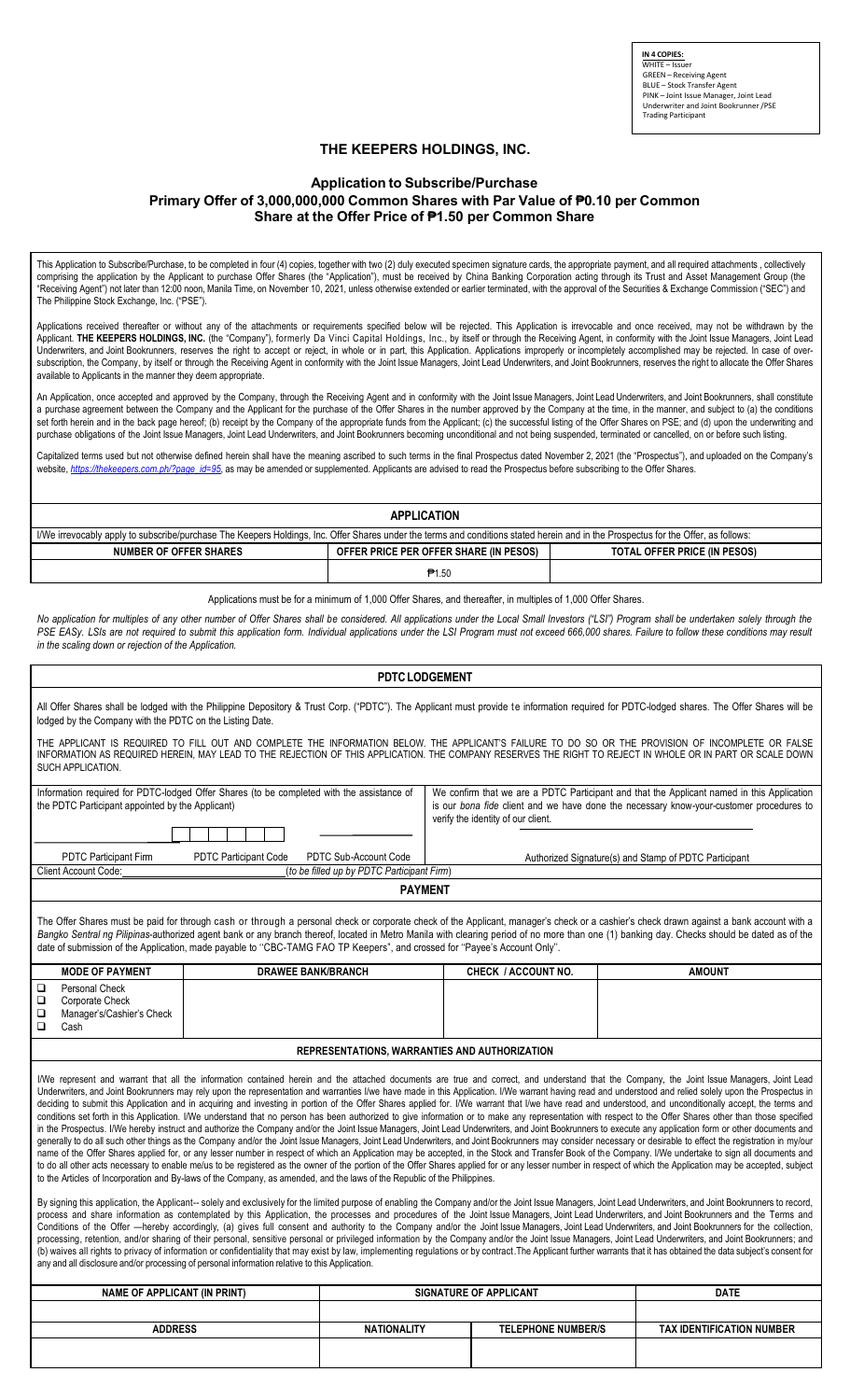| <b>ACKNOWLEDGMENT</b>                                                                                                                                                                                                                                                                                                                                                                                                                                                                                                                                                                                                                                                                                                                                                                                                                                                                                                                                                                                        |                                                                                                                                                                                                                                                                                                                                                                                                                                                                                                                                                                                                                                                                                                    |                                                                                                                                                                                                                                                                                                                                                                                                                                                                                                                                                                                                                                                                                                                                                                                                                                                                                                                                                                                                                                                                                                                                                                                                                                                                                                                                                                                      |  |  |  |  |
|--------------------------------------------------------------------------------------------------------------------------------------------------------------------------------------------------------------------------------------------------------------------------------------------------------------------------------------------------------------------------------------------------------------------------------------------------------------------------------------------------------------------------------------------------------------------------------------------------------------------------------------------------------------------------------------------------------------------------------------------------------------------------------------------------------------------------------------------------------------------------------------------------------------------------------------------------------------------------------------------------------------|----------------------------------------------------------------------------------------------------------------------------------------------------------------------------------------------------------------------------------------------------------------------------------------------------------------------------------------------------------------------------------------------------------------------------------------------------------------------------------------------------------------------------------------------------------------------------------------------------------------------------------------------------------------------------------------------------|--------------------------------------------------------------------------------------------------------------------------------------------------------------------------------------------------------------------------------------------------------------------------------------------------------------------------------------------------------------------------------------------------------------------------------------------------------------------------------------------------------------------------------------------------------------------------------------------------------------------------------------------------------------------------------------------------------------------------------------------------------------------------------------------------------------------------------------------------------------------------------------------------------------------------------------------------------------------------------------------------------------------------------------------------------------------------------------------------------------------------------------------------------------------------------------------------------------------------------------------------------------------------------------------------------------------------------------------------------------------------------------|--|--|--|--|
| (Applicants should not fill in this section)                                                                                                                                                                                                                                                                                                                                                                                                                                                                                                                                                                                                                                                                                                                                                                                                                                                                                                                                                                 |                                                                                                                                                                                                                                                                                                                                                                                                                                                                                                                                                                                                                                                                                                    |                                                                                                                                                                                                                                                                                                                                                                                                                                                                                                                                                                                                                                                                                                                                                                                                                                                                                                                                                                                                                                                                                                                                                                                                                                                                                                                                                                                      |  |  |  |  |
|                                                                                                                                                                                                                                                                                                                                                                                                                                                                                                                                                                                                                                                                                                                                                                                                                                                                                                                                                                                                              | To be completed by the Trading Participant / Joint Issue Managers, Joint Lead<br>Underwriters, and Joint Bookrunners                                                                                                                                                                                                                                                                                                                                                                                                                                                                                                                                                                               | To be completed by the Receiving Agent for and on behalf of the Company                                                                                                                                                                                                                                                                                                                                                                                                                                                                                                                                                                                                                                                                                                                                                                                                                                                                                                                                                                                                                                                                                                                                                                                                                                                                                                              |  |  |  |  |
|                                                                                                                                                                                                                                                                                                                                                                                                                                                                                                                                                                                                                                                                                                                                                                                                                                                                                                                                                                                                              | Application received:                                                                                                                                                                                                                                                                                                                                                                                                                                                                                                                                                                                                                                                                              | Application accepted and approved by:                                                                                                                                                                                                                                                                                                                                                                                                                                                                                                                                                                                                                                                                                                                                                                                                                                                                                                                                                                                                                                                                                                                                                                                                                                                                                                                                                |  |  |  |  |
|                                                                                                                                                                                                                                                                                                                                                                                                                                                                                                                                                                                                                                                                                                                                                                                                                                                                                                                                                                                                              |                                                                                                                                                                                                                                                                                                                                                                                                                                                                                                                                                                                                                                                                                                    |                                                                                                                                                                                                                                                                                                                                                                                                                                                                                                                                                                                                                                                                                                                                                                                                                                                                                                                                                                                                                                                                                                                                                                                                                                                                                                                                                                                      |  |  |  |  |
|                                                                                                                                                                                                                                                                                                                                                                                                                                                                                                                                                                                                                                                                                                                                                                                                                                                                                                                                                                                                              |                                                                                                                                                                                                                                                                                                                                                                                                                                                                                                                                                                                                                                                                                                    | Date: the contract of the contract of the contract of the contract of the contract of the contract of the contract of the contract of the contract of the contract of the contract of the contract of the contract of the cont                                                                                                                                                                                                                                                                                                                                                                                                                                                                                                                                                                                                                                                                                                                                                                                                                                                                                                                                                                                                                                                                                                                                                       |  |  |  |  |
|                                                                                                                                                                                                                                                                                                                                                                                                                                                                                                                                                                                                                                                                                                                                                                                                                                                                                                                                                                                                              | Joint Bookrunners and Authorized Signatory                                                                                                                                                                                                                                                                                                                                                                                                                                                                                                                                                                                                                                                         |                                                                                                                                                                                                                                                                                                                                                                                                                                                                                                                                                                                                                                                                                                                                                                                                                                                                                                                                                                                                                                                                                                                                                                                                                                                                                                                                                                                      |  |  |  |  |
|                                                                                                                                                                                                                                                                                                                                                                                                                                                                                                                                                                                                                                                                                                                                                                                                                                                                                                                                                                                                              |                                                                                                                                                                                                                                                                                                                                                                                                                                                                                                                                                                                                                                                                                                    |                                                                                                                                                                                                                                                                                                                                                                                                                                                                                                                                                                                                                                                                                                                                                                                                                                                                                                                                                                                                                                                                                                                                                                                                                                                                                                                                                                                      |  |  |  |  |
|                                                                                                                                                                                                                                                                                                                                                                                                                                                                                                                                                                                                                                                                                                                                                                                                                                                                                                                                                                                                              | For Individual Applicants:                                                                                                                                                                                                                                                                                                                                                                                                                                                                                                                                                                                                                                                                         | <b>REQUIRED ATTACHMENTS TO THIS APPLICATION</b>                                                                                                                                                                                                                                                                                                                                                                                                                                                                                                                                                                                                                                                                                                                                                                                                                                                                                                                                                                                                                                                                                                                                                                                                                                                                                                                                      |  |  |  |  |
|                                                                                                                                                                                                                                                                                                                                                                                                                                                                                                                                                                                                                                                                                                                                                                                                                                                                                                                                                                                                              |                                                                                                                                                                                                                                                                                                                                                                                                                                                                                                                                                                                                                                                                                                    |                                                                                                                                                                                                                                                                                                                                                                                                                                                                                                                                                                                                                                                                                                                                                                                                                                                                                                                                                                                                                                                                                                                                                                                                                                                                                                                                                                                      |  |  |  |  |
|                                                                                                                                                                                                                                                                                                                                                                                                                                                                                                                                                                                                                                                                                                                                                                                                                                                                                                                                                                                                              | ❏<br>Two (2) duly executed signature card in the form attached to this Application;<br>Photocopy of two (2) valid and current government-issued ID (e.g., SSS, GSIS, Driver's License, Passport or PRC); and<br>❏<br>Such other documents as may be reasonably required by the Joint Issue Managers, Joint Lead Underwriters, and Joint Bookrunners in the implementation of its internal policies regarding<br>□<br>"knowing your customer" and anti-money laundering                                                                                                                                                                                                                             |                                                                                                                                                                                                                                                                                                                                                                                                                                                                                                                                                                                                                                                                                                                                                                                                                                                                                                                                                                                                                                                                                                                                                                                                                                                                                                                                                                                      |  |  |  |  |
|                                                                                                                                                                                                                                                                                                                                                                                                                                                                                                                                                                                                                                                                                                                                                                                                                                                                                                                                                                                                              | For Corporate Applicants                                                                                                                                                                                                                                                                                                                                                                                                                                                                                                                                                                                                                                                                           |                                                                                                                                                                                                                                                                                                                                                                                                                                                                                                                                                                                                                                                                                                                                                                                                                                                                                                                                                                                                                                                                                                                                                                                                                                                                                                                                                                                      |  |  |  |  |
| Two (2) duly executed signature card in the form attached to this Application;<br>❏<br>A certified true copy of the latest Articles of Incorporation and Bylaws (or Articles of Partnership in the case of a partnership or equivalent documents) and other constitutive documents of<br>□<br>the Applicant, duly certified by its Corporate Secretary (or Managing Partner in the case of a partnership);<br>A certified true copy of the SEC Certificate of Registration of the Applicant, duly certified by its Corporate Secretary (or Managing Partner in the case of a partnership); and<br>❏<br>A duly notarized certificate of the Applicant's Corporate Secretary (or Certificate of the Managing Partner in the case of a partnership) that sets out (a) the resolutions of the Applicant's<br>□<br>Board of Directors or equivalent body authorizing the purchase of the Offer Shares subject of the Application and designating signatories for the purpose; (b) the specimen signatures of such |                                                                                                                                                                                                                                                                                                                                                                                                                                                                                                                                                                                                                                                                                                    |                                                                                                                                                                                                                                                                                                                                                                                                                                                                                                                                                                                                                                                                                                                                                                                                                                                                                                                                                                                                                                                                                                                                                                                                                                                                                                                                                                                      |  |  |  |  |
|                                                                                                                                                                                                                                                                                                                                                                                                                                                                                                                                                                                                                                                                                                                                                                                                                                                                                                                                                                                                              | designated signatories; and (c) percentage holdings by Philippine nationals in the Applicant.<br>Photocopy of two (2) valid and current government-issued ID (e.g., SSS, GSIS, Driver's License, Passport or PRC) of each of the signatory/ies in the Applicant's Application; and<br>❏<br>Such other documents as may be reasonably required by the Joint Issue Managers, Joint Lead Underwriters, and Joint Bookrunners in the implementation of its internal policies<br>□<br>regarding "knowing your customer" and anti-money laundering                                                                                                                                                       |                                                                                                                                                                                                                                                                                                                                                                                                                                                                                                                                                                                                                                                                                                                                                                                                                                                                                                                                                                                                                                                                                                                                                                                                                                                                                                                                                                                      |  |  |  |  |
|                                                                                                                                                                                                                                                                                                                                                                                                                                                                                                                                                                                                                                                                                                                                                                                                                                                                                                                                                                                                              | For foreign corporate and institutional Applicants, in addition to the foregoing documents, a certification, in quadruplicate, representing and warranting that their investing in the Offer Shares<br>subject of the Application will not violate the laws of their jurisdiction and that they are allowed to acquire, purchase and hold the Offer Shares.                                                                                                                                                                                                                                                                                                                                        |                                                                                                                                                                                                                                                                                                                                                                                                                                                                                                                                                                                                                                                                                                                                                                                                                                                                                                                                                                                                                                                                                                                                                                                                                                                                                                                                                                                      |  |  |  |  |
|                                                                                                                                                                                                                                                                                                                                                                                                                                                                                                                                                                                                                                                                                                                                                                                                                                                                                                                                                                                                              | These requirements are not applicable for applications through PSE EASy.                                                                                                                                                                                                                                                                                                                                                                                                                                                                                                                                                                                                                           |                                                                                                                                                                                                                                                                                                                                                                                                                                                                                                                                                                                                                                                                                                                                                                                                                                                                                                                                                                                                                                                                                                                                                                                                                                                                                                                                                                                      |  |  |  |  |
| TERMS AND CONDITIONS OF THE SALE/PURCHASE OF OFFER SHARES IN<br>THE KEEPERS HOLDINGS, INC. (the "Company")                                                                                                                                                                                                                                                                                                                                                                                                                                                                                                                                                                                                                                                                                                                                                                                                                                                                                                   |                                                                                                                                                                                                                                                                                                                                                                                                                                                                                                                                                                                                                                                                                                    |                                                                                                                                                                                                                                                                                                                                                                                                                                                                                                                                                                                                                                                                                                                                                                                                                                                                                                                                                                                                                                                                                                                                                                                                                                                                                                                                                                                      |  |  |  |  |
| The information supplied below are merely excerpts taken from the final Prospectus dated November 2, 2021 (the "Prospectus") and uploaded on the Company's website,<br>https://thekeepers.com.ph/?page_id=95, as amended or supplemented. For a complete description of the terms of the Offer, the Applicant is advised to refer to the section entitled "Summary of<br>the Offer" in the Prospectus. Capitalized terms used but not otherwise defined herein shall have the meaning ascribed to such terms in the Prospectus.                                                                                                                                                                                                                                                                                                                                                                                                                                                                              |                                                                                                                                                                                                                                                                                                                                                                                                                                                                                                                                                                                                                                                                                                    |                                                                                                                                                                                                                                                                                                                                                                                                                                                                                                                                                                                                                                                                                                                                                                                                                                                                                                                                                                                                                                                                                                                                                                                                                                                                                                                                                                                      |  |  |  |  |
| 1.                                                                                                                                                                                                                                                                                                                                                                                                                                                                                                                                                                                                                                                                                                                                                                                                                                                                                                                                                                                                           | The Offer - The Company, through China Bank Capital Corporation, PNB Capital and Investment Corporation, and SB Capital Investment Corporation (the "Joint Issue Managers, Joint<br>Lead Underwriters, and Joint Bookrunners"), is offering 3,000,000,000 primary common shares (the "Offer Shares"), with a par value of ₱0.10 per common share, from its authorized and<br>unissued capital stock. 600,000,000 of the Offer Shares (or 20% of the Offer Shares) are being offered at the Offer Price to the PSE Trading Participants and 150,000,000 of the Offer<br>Shares (or 5% of the Offer Shares) are (subject to reallocation as described below) being offered to Local Small Investors. |                                                                                                                                                                                                                                                                                                                                                                                                                                                                                                                                                                                                                                                                                                                                                                                                                                                                                                                                                                                                                                                                                                                                                                                                                                                                                                                                                                                      |  |  |  |  |
|                                                                                                                                                                                                                                                                                                                                                                                                                                                                                                                                                                                                                                                                                                                                                                                                                                                                                                                                                                                                              |                                                                                                                                                                                                                                                                                                                                                                                                                                                                                                                                                                                                                                                                                                    | Any Offer Shares that are not taken up by the PSE Trading Participants and the Local Small Investors will be distributed by the Joint Issue Managers, Joint Lead Underwriters, and Joint<br>Bookrunners to their clients, or the general public in the Philippines. Any Offer Shares that are not taken up by the PSE Trading Participants, the Local Small Investors, the clients of the Joint<br>Issue Managers, Joint Lead Underwriters, and Joint Bookrunners or the general public will be purchased by the Joint Issue Managers, Joint Lead Underwriters, and Joint Bookrunners.                                                                                                                                                                                                                                                                                                                                                                                                                                                                                                                                                                                                                                                                                                                                                                                               |  |  |  |  |
| 2.                                                                                                                                                                                                                                                                                                                                                                                                                                                                                                                                                                                                                                                                                                                                                                                                                                                                                                                                                                                                           | or reduce the number of Offer Shares applied for subscription.                                                                                                                                                                                                                                                                                                                                                                                                                                                                                                                                                                                                                                     | Eligible Investor - The Offer Shares may be purchased by any natural person of legal age, regardless of nationality, or any corporation, association, partnership, trust account, fund or entity<br>residing in and organized under the laws of the Philippines and/or licensed to do business in the Philippines, regardless of nationality, subject to the Company's right to reject an application                                                                                                                                                                                                                                                                                                                                                                                                                                                                                                                                                                                                                                                                                                                                                                                                                                                                                                                                                                                |  |  |  |  |
| 3.                                                                                                                                                                                                                                                                                                                                                                                                                                                                                                                                                                                                                                                                                                                                                                                                                                                                                                                                                                                                           | Issue Managers, Joint Lead Underwriters, and Joint Bookrunners.                                                                                                                                                                                                                                                                                                                                                                                                                                                                                                                                                                                                                                    | Offer Price - The Offer Price is P1.50 per Offer Share. The determination of the Offer Price was based on a book-building process and discussions among the Company and the Joint                                                                                                                                                                                                                                                                                                                                                                                                                                                                                                                                                                                                                                                                                                                                                                                                                                                                                                                                                                                                                                                                                                                                                                                                    |  |  |  |  |
| 4.                                                                                                                                                                                                                                                                                                                                                                                                                                                                                                                                                                                                                                                                                                                                                                                                                                                                                                                                                                                                           | Offer Shares may be rejected or adjusted to conform to the required multiple, at the discretion of the Company.                                                                                                                                                                                                                                                                                                                                                                                                                                                                                                                                                                                    | Minimum Subscription - Each Application must be for a minimum of 1,000 Offer Shares, and thereafter, in multiples of 1,000 Offer Shares. Applications for multiples of any other number of                                                                                                                                                                                                                                                                                                                                                                                                                                                                                                                                                                                                                                                                                                                                                                                                                                                                                                                                                                                                                                                                                                                                                                                           |  |  |  |  |
| 5.                                                                                                                                                                                                                                                                                                                                                                                                                                                                                                                                                                                                                                                                                                                                                                                                                                                                                                                                                                                                           | ("SEC") and The Philippine Stock Exchange, Inc. ("PSE").                                                                                                                                                                                                                                                                                                                                                                                                                                                                                                                                                                                                                                           | Offer Period - The Offer Period will commence at 9:00 a.m. (Manila time) on November 4, 2021 and end at 12:00 noon (Manila time) on November 10, 2021. The Company and the Joint<br>Issue Managers, Joint Lead Underwriters, and Joint Bookrunners reserve the right to extend or terminate the Offer Period with the approval of the Philippine Securities and Exchange Commission                                                                                                                                                                                                                                                                                                                                                                                                                                                                                                                                                                                                                                                                                                                                                                                                                                                                                                                                                                                                  |  |  |  |  |
| 6.                                                                                                                                                                                                                                                                                                                                                                                                                                                                                                                                                                                                                                                                                                                                                                                                                                                                                                                                                                                                           | Shares must be completed with the corresponding payments settled within the Offer Period no later than 12:00 noon (Manila time) on November 10, 2021.                                                                                                                                                                                                                                                                                                                                                                                                                                                                                                                                              | Procedure for Application - Application forms to purchase Offer Shares may be obtained from the Joint Issue Managers, Joint Lead Underwriters, and Joint Bookrunners or any participating<br>PSE Trading Participant. Application forms will also be made available for download on the Company's website. All Applications shall be evidenced by the application to purchase form, duly<br>executed in each case by an authorized signatory of the Applicant and accompanied by two (2) completed signature cards, which, for applicants who are corporations, partnerships or trust<br>accounts, should be authenticated by the corporate secretary (or managing partner in the case of a partnership), and the corresponding payment for the Offer Shares covered by the Application<br>and all other required documents. The duly executed Application and required documents should be submitted during the Offer Period and no later than 12:00 noon (Manila time) on November<br>10, 2021. If the Applicant is a corporation, partnership or trust account, the Application must be accompanied by the documents enumerated in the final Prospectus. With respect to the LSIs,<br>applications to subscribe for the Offer Shares must be done online through PSE EASy. The system will generate a reference number and payment instruction. Application to purchase the Offer |  |  |  |  |
|                                                                                                                                                                                                                                                                                                                                                                                                                                                                                                                                                                                                                                                                                                                                                                                                                                                                                                                                                                                                              | allowed, under such laws, to acquire, purchase and hold the Offer Shares.                                                                                                                                                                                                                                                                                                                                                                                                                                                                                                                                                                                                                          | Foreign corporate and institutional Applicants who qualify as Eligible Investors, in addition to the documents listed above, are required to submit in quadruplicate, a representation and<br>warranty stating that their purchase of the Offer Shares to which their Application relates will not violate the laws of their jurisdictions of incorporation or organization, and that they are                                                                                                                                                                                                                                                                                                                                                                                                                                                                                                                                                                                                                                                                                                                                                                                                                                                                                                                                                                                       |  |  |  |  |

- 7. **Payment** –The Offer Shares must be paid for in full upon submission of the Application and other required documents. Payment must be made through cash, cashier's/manager's check, corporate check or personal check of the applicant drawn against an account with a with a *Bangko Sentral ng Pilipinas*-authorized agent bank or any branch thereof, located in Metro Manila with clearing period of no more than one (1) banking day. Checks should be dated as of the date of submission of the Application, made payable to "CBC-TAMG FAO TP Keepers", and crossed for ''Payee's Account Only''.
- 8. **Acceptance/Rejection of Applications** The actual number of Offer Shares that an Applicant will be allowed to purchase in the Offer is subject to the confirmation of the Joint Issue Managers, Joint Lead Underwriters, and Joint Bookrunners. Applications are subject to the final approval of the Company. The Company and the Joint Issue Managers, Joint Lead Underwriters, and Joint Bookrunners reserve the right to accept or reject, in whole or in part, any Application or scale down the number and amount of Offer Shares due to any grounds specified in the Underwriting Agreement entered into by the Company and the Joint Issue Managers, Joint Lead Underwriters, and Joint Bookrunners. Applications where checks are dishonored upon first presentation and Applications which do not comply with the terms of the Offer will be rejected. Moreover, any payment received pursuant to the Application does not constitute the Company's approval or acceptance of the Application.

An Application, when accepted, will constitute an agreement between the Applicant and the Company for the purchase of the Offer Shares at the time, in the manner and subject to the terms and conditions set forth in the Application and those described in this Prospectus. Notwithstanding the acceptance of any Application by the Joint Issue Managers, Joint Lead Underwriters, and Joint Bookrunners or its duly authorized representatives, acting for or on our behalf, the actual purchase by the Applicant of the Offer Shares will become effective only upon listing of the Offer Shares on the PSE and upon the obligations of the Joint Issue Managers, Joint Lead Underwriters, and Joint Bookrunners under the Underwriting Agreement becoming unconditional and not being suspended, terminated or cancelled, on or before the Listing Date, in accordance with the provisions of such agreements. If such conditions have not been fulfilled on or before the periods provided above, all application payments will be returned to the Applicants without interest and, in the meantime, the said application payments will be held in a separate bank account with the Receiving Agent.